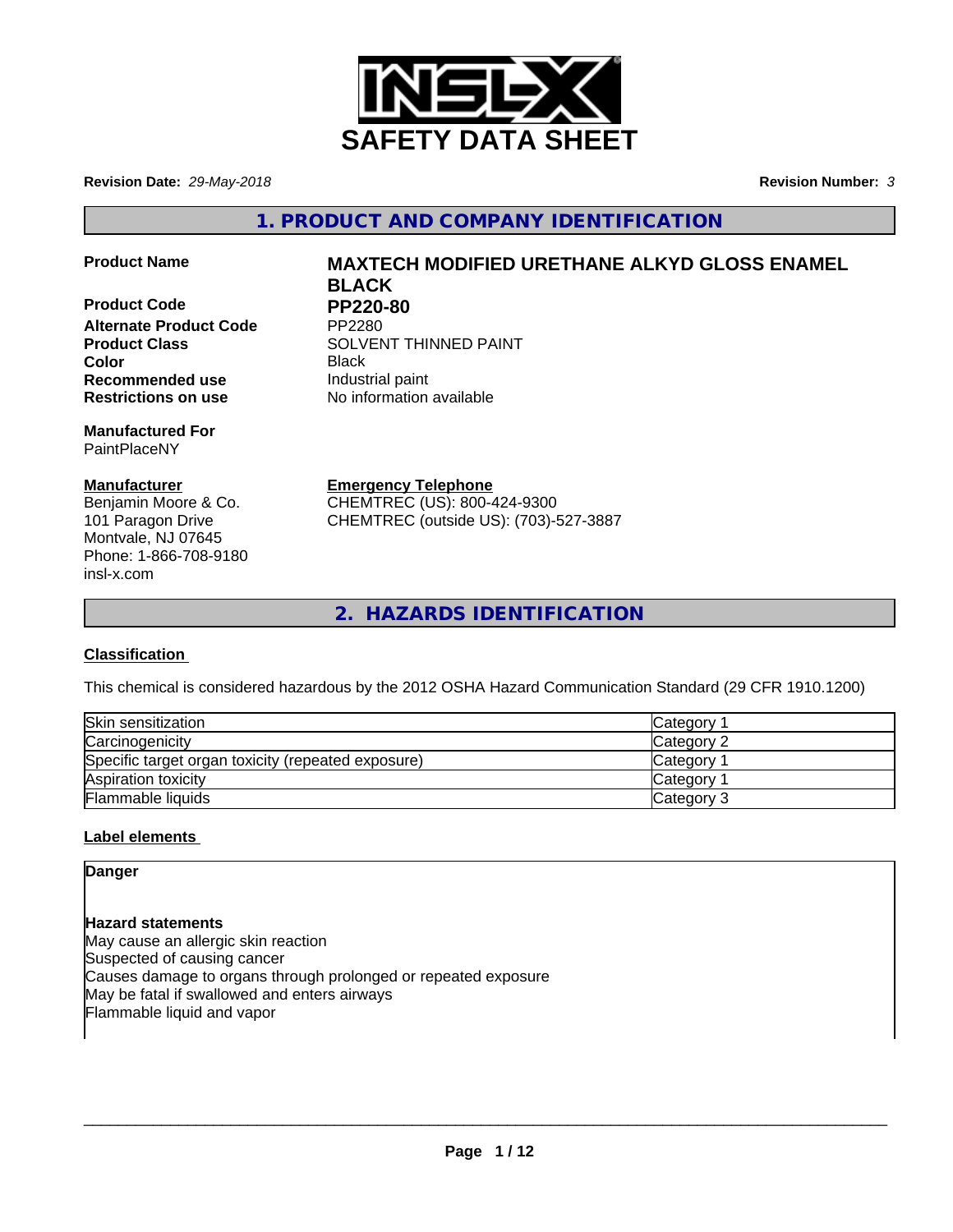#### \_\_\_\_\_\_\_\_\_\_\_\_\_\_\_\_\_\_\_\_\_\_\_\_\_\_\_\_\_\_\_\_\_\_\_\_\_\_\_\_\_\_\_\_\_\_\_\_\_\_\_\_\_\_\_\_\_\_\_\_\_\_\_\_\_\_\_\_\_\_\_\_\_\_\_\_\_\_\_\_\_\_\_\_\_\_\_\_\_\_\_\_\_ PP220-80 - **MAXTECH MODIFIED URETHANE ALKYD GLOSS ENAMEL BLACK**



**Appearance** liquid

**Odor** solvent

#### **Precautionary Statements - Prevention**

Obtain special instructions before use Do not handle until all safety precautions have been read and understood Use personal protective equipment as required Contaminated work clothing should not be allowed out of the workplace Wear protective gloves Do not breathe dust/fume/gas/mist/vapors/spray Wash face, hands and any exposed skin thoroughly after handling Do not eat, drink or smoke when using this product Keep away from heat, hot surfaces, sparks, open flames and other ignition sources. No smoking Keep container tightly closed Ground/bond container and receiving equipment Use explosion-proof electrical/ventilating/lighting/equipment Use only non-sparking tools Take precautionary measures against static discharge

#### **Precautionary Statements - Response**

IF exposed or concerned: Get medical advice/attention **Skin** If skin irritation or rash occurs: Get medical advice/attention Wash contaminated clothing before reuse IF ON SKIN (or hair): Remove/Take off immediately all contaminated clothing. Rinse skin with water/shower **Ingestion** IF SWALLOWED: Immediately call a POISON CENTER or doctor/physician Do NOT induce vomiting **Fire** In case of fire: Use CO2, dry chemical, or foam for extinction

#### **Precautionary Statements - Storage**

Store locked up Store in a well-ventilated place. Keep cool

#### **Precautionary Statements - Disposal**

Dispose of contents/container to an approved waste disposal plant

#### **Hazards not otherwise classified (HNOC)**

Rags, steel wool or waste soaked with this product may spontaneously catch fire if improperly discarded

#### **Other information**

No information available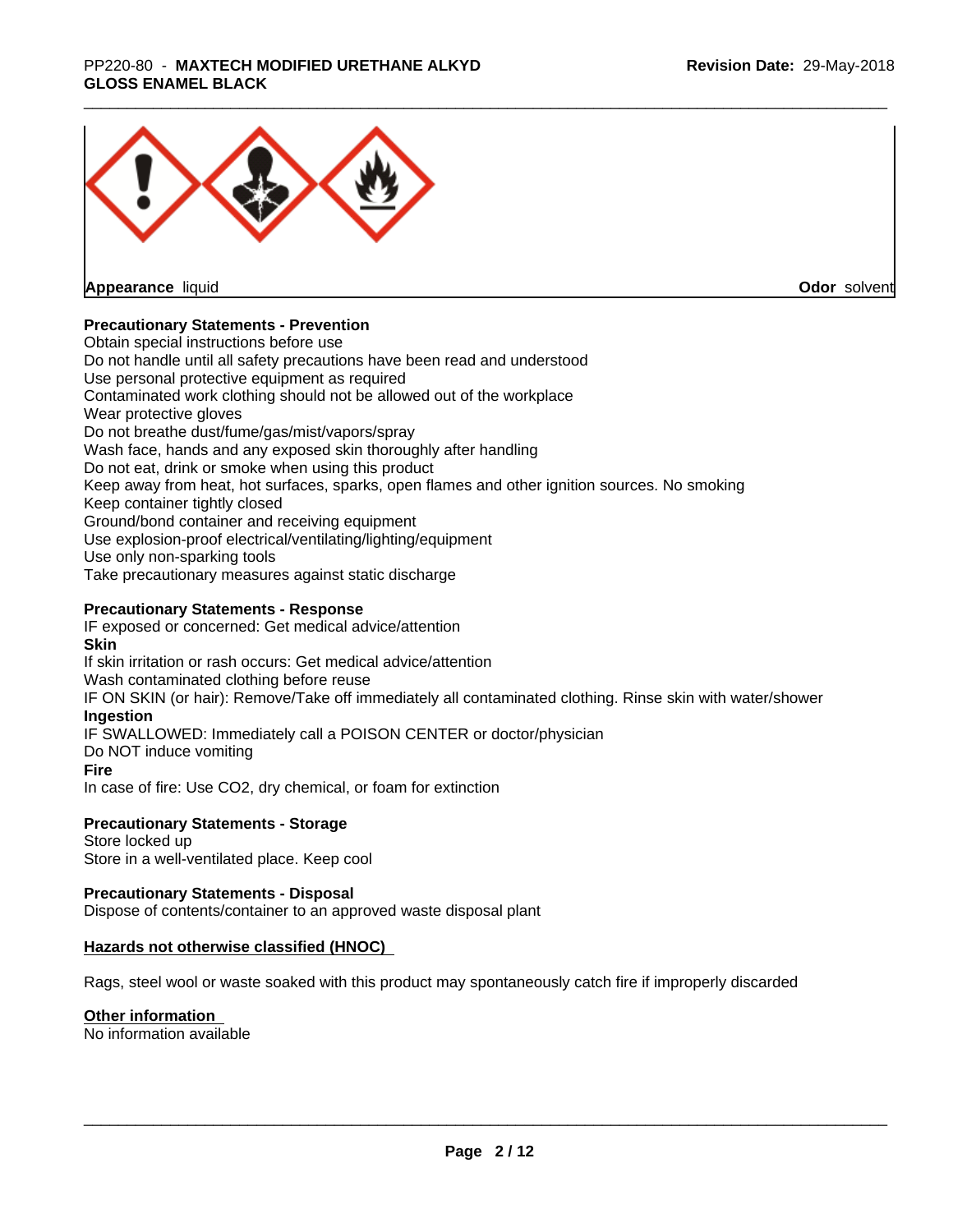## **3. COMPOSITION/INFORMATION ON INGREDIENTS**

| <b>Chemical name</b>                         | CAS No.        | Weight-% |
|----------------------------------------------|----------------|----------|
| Stoddard solvent                             | 8052-41-3      | 30       |
| Limestone                                    | 1317-65-3      | 15       |
| Kaolin                                       | 1332-58-7      | 10       |
| Solvent naphtha, petroleum, light aromatic   | 64742-95-6     |          |
| 1,2,4-Trimethylbenzene                       | 95-63-6        |          |
| Solvent naphtha, petroleum, medium aliphatic | 64742-88-7     |          |
| Carbon black                                 | 1333-86-4      |          |
| Cobalt bis(2-ethylhexanoate)                 | 136-52-7       | 0.5      |
| Methyl ethyl ketoxime                        | 96-29-7        | 0.5      |
| Ethyl benzene                                | $100 - 41 - 4$ | 0.5      |
| Titanium dioxide                             | 13463-67-7     | 0.5      |

## **4. FIRST AID MEASURES**

| <b>General Advice</b>                            | If symptoms persist, call a physician. Show this safety data sheet to the doctor in<br>attendance.                                                                                                                                  |
|--------------------------------------------------|-------------------------------------------------------------------------------------------------------------------------------------------------------------------------------------------------------------------------------------|
| <b>Eye Contact</b>                               | Immediately flush with plenty of water. After initial flushing, remove any contact<br>lenses and continue flushing for at least 15 minutes. Keep eye wide open while<br>rinsing. If symptoms persist, call a physician.             |
| <b>Skin Contact</b>                              | Wash off immediately with soap and plenty of water while removing all<br>contaminated clothes and shoes. If skin irritation persists, call a physician. Wash<br>clothing before reuse. Destroy contaminated articles such as shoes. |
| <b>Inhalation</b>                                | Move to fresh air. If symptoms persist, call a physician.<br>If not breathing, give artificial respiration. Call a physician immediately.                                                                                           |
| Ingestion                                        | Clean mouth with water and afterwards drink plenty of water. Do not induce<br>vomiting without medical advice. Never give anything by mouth to an unconscious<br>person. Consult a physician.                                       |
| <b>Protection Of First-Aiders</b>                | Use personal protective equipment.                                                                                                                                                                                                  |
| <b>Most Important</b><br><b>Symptoms/Effects</b> | May cause allergic skin reaction.                                                                                                                                                                                                   |
| <b>Notes To Physician</b>                        | Treat symptomatically.                                                                                                                                                                                                              |

## **5. FIRE-FIGHTING MEASURES**

| <b>Suitable Extinguishing Media</b>                                    | Foam, dry powder or water. Use extinguishing measures<br>that are appropriate to local circumstances and the<br>surrounding environment.     |
|------------------------------------------------------------------------|----------------------------------------------------------------------------------------------------------------------------------------------|
| <b>Protective Equipment And Precautions For</b><br><b>Firefighters</b> | As in any fire, wear self-contained breathing apparatus<br>pressure-demand, MSHA/NIOSH (approved or equivalent)<br>and full protective gear. |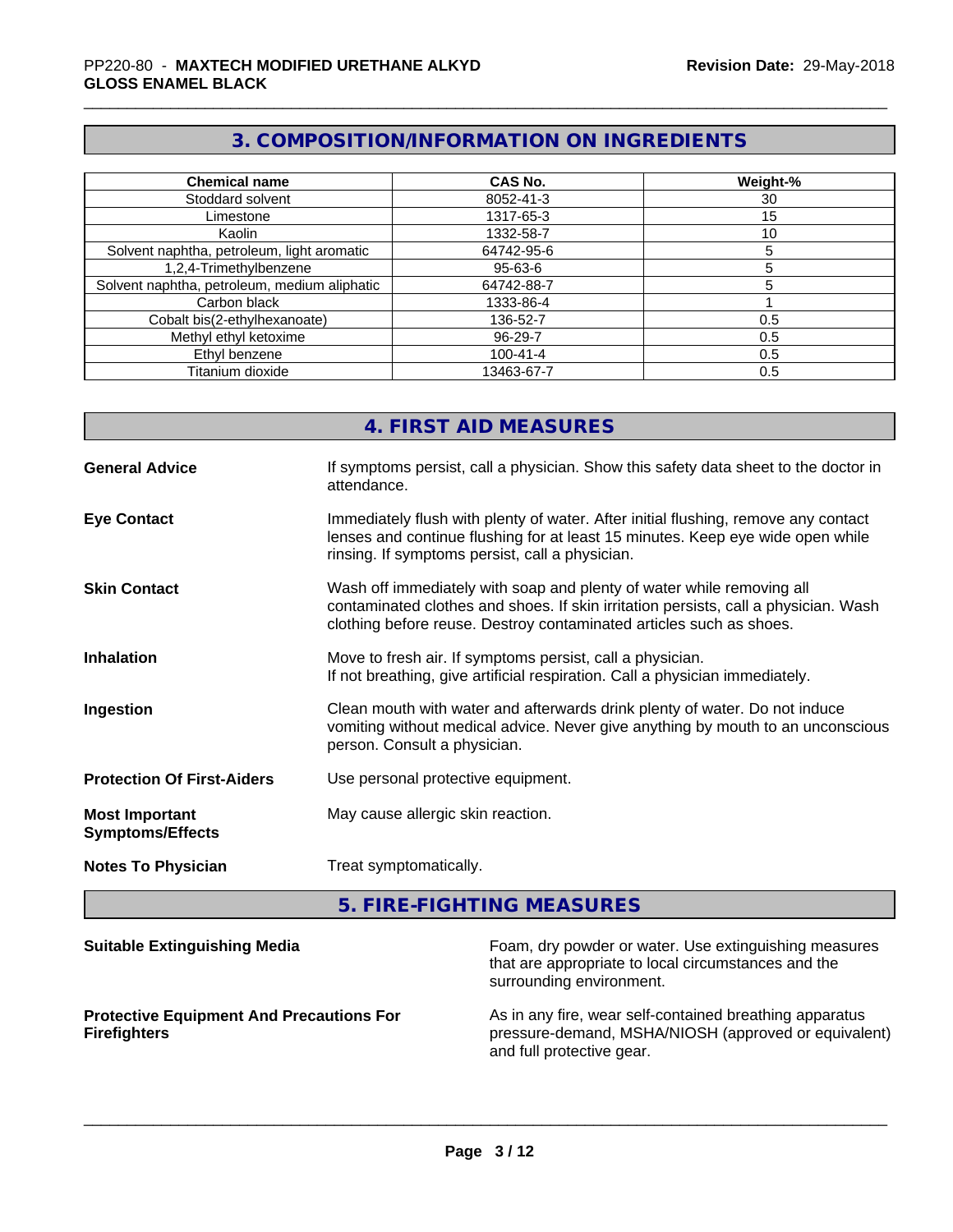| <b>Specific Hazards Arising From The Chemical</b>                                | Combustible material. Closed containers may rupture if<br>exposed to fire or extreme heat. Keep product and empty<br>container away from heat and sources of ignition. Thermal<br>decomposition can lead to release of irritating gases and<br>vapors. |
|----------------------------------------------------------------------------------|--------------------------------------------------------------------------------------------------------------------------------------------------------------------------------------------------------------------------------------------------------|
| <b>Sensitivity To Mechanical Impact</b>                                          | No                                                                                                                                                                                                                                                     |
| <b>Sensitivity To Static Discharge</b>                                           | Yes                                                                                                                                                                                                                                                    |
| <b>Flash Point Data</b><br>Flash Point (°F)<br>Flash Point (°C)<br><b>Method</b> | 104<br>40<br><b>PMCC</b>                                                                                                                                                                                                                               |
| <b>Flammability Limits In Air</b>                                                |                                                                                                                                                                                                                                                        |
| Lower flammability limit:<br><b>Upper flammability limit:</b>                    | Not available<br>Not available                                                                                                                                                                                                                         |
| Flammability: 2<br><b>NFPA</b><br>Health: 1                                      | Instability: 0<br><b>Special: Not Applicable</b>                                                                                                                                                                                                       |
| <b>NFPA Legend</b><br>0 - Not Hazardous<br>1 Clinhthi                            |                                                                                                                                                                                                                                                        |

- 1 Slightly
- 2 Moderate
- 3 High 4 - Severe

*The ratings assigned are only suggested ratings, the contractor/employer has ultimate responsibilities for NFPA ratings where this system is used.*

*Additional information regarding the NFPA rating system is available from the National Fire Protection Agency (NFPA) at www.nfpa.org.*

|                                  | 6. ACCIDENTAL RELEASE MEASURES                                                                                                                                                                                                                                                                             |
|----------------------------------|------------------------------------------------------------------------------------------------------------------------------------------------------------------------------------------------------------------------------------------------------------------------------------------------------------|
| <b>Personal Precautions</b>      | Use personal protective equipment. Remove all sources of ignition.                                                                                                                                                                                                                                         |
| <b>Other Information</b>         | Prevent further leakage or spillage if safe to do so. Do not allow material to<br>contaminate ground water system. Prevent product from entering drains. Do not<br>flush into surface water or sanitary sewer system. Local authorities should be<br>advised if significant spillages cannot be contained. |
| <b>Environmental precautions</b> | See Section 12 for additional Ecological Information.                                                                                                                                                                                                                                                      |
| <b>Methods for Cleaning Up</b>   | Dam up. Soak up with inert absorbent material. Pick up and transfer to properly<br>labeled containers. Clean contaminated surface thoroughly.                                                                                                                                                              |
|                                  | 7. HANDLING AND STORAGE                                                                                                                                                                                                                                                                                    |
|                                  |                                                                                                                                                                                                                                                                                                            |

Handling **Handling** Use only in area provided with appropriate exhaust ventilation. Do not breathe vapors or spray mist. Wear personal protective equipment. Take precautionary measures against static discharges. To avoid ignition of vapors by static electricity discharge, all metal parts of the equipment must be grounded. Keep away from open flames, hot surfaces and sources of ignition.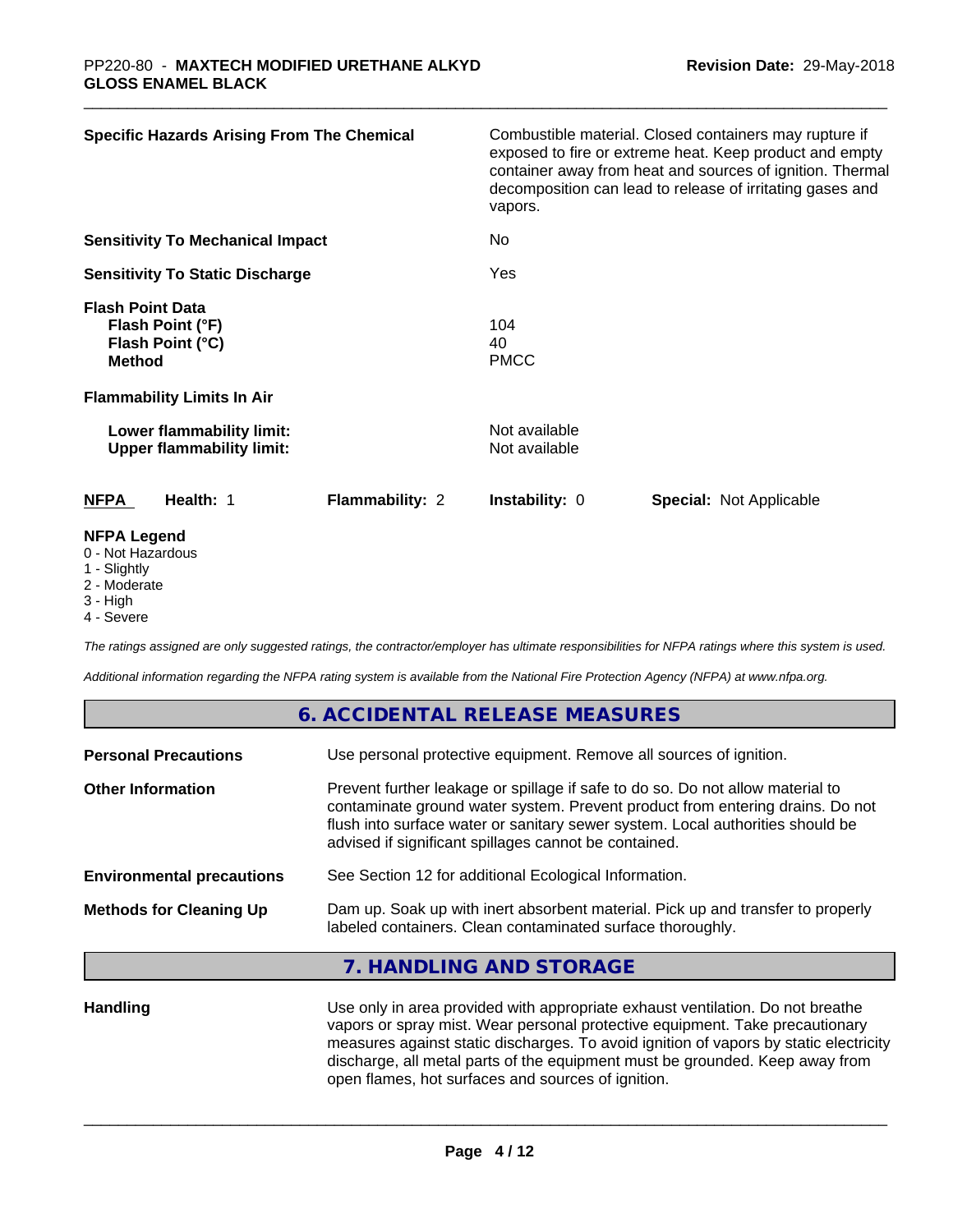# **Storage** Keep containers tightly closed in a dry, cool and well-ventilated place. Keep away from heat. Keep away from open flames, hot surfaces and sources of ignition. Keep in properly labeled containers. Keep out of the reach of children.  **DANGER** - Rags, steel wool or waste soaked with this product may

spontaneously catch fire if improperly discarded. Immediately after use, place rags, steel wool or waste in a sealed water-filled metal container.

**Incompatible Materials Incompatible with strong acids and bases and strong oxidizing agents.** 

## **8. EXPOSURE CONTROLS / PERSONAL PROTECTION**

#### **Exposure Limits**

| <b>Chemical name</b> | <b>ACGIH TLV</b>            | <b>OSHA PEL</b>               |
|----------------------|-----------------------------|-------------------------------|
| Stoddard solvent     | 100 ppm - TWA               | 500 ppm - TWA                 |
|                      |                             | 2900 mg/m <sup>3</sup> - TWA  |
| Limestone            | N/E                         | 15 mg/m <sup>3</sup> - TWA    |
|                      |                             | $5 \text{ mg/m}^3$ - TWA      |
| Kaolin               | 2 mg/m <sup>3</sup> - TWA   | 15 mg/m <sup>3</sup> - TWA    |
|                      |                             | 5 mg/m <sup>3</sup> - TWA     |
| Carbon black         | $3$ mg/m <sup>3</sup> - TWA | $3.5$ mg/m <sup>3</sup> - TWA |
| Ethyl benzene        | 20 ppm - TWA                | 100 ppm - TWA                 |
|                      |                             | 435 mg/m <sup>3</sup> - TWA   |
| Titanium dioxide     | 10 mg/m <sup>3</sup> - TWA  | 15 mg/m $3$ - TWA             |

#### **Legend**

ACGIH - American Conference of Governmental Industrial Hygienists Exposure Limits OSHA - Occupational Safety & Health Administration Exposure Limits N/E - Not Established

**Engineering Measures** Ensure adequate ventilation, especially in confined areas.

#### **Personal Protective Equipment**

| work conditions. When spraying the product or applying in confined areas, wear a<br>NIOSH approved respirator specified for paint spray or organic vapors.                                               | <b>Eye/Face Protection</b><br><b>Skin Protection</b><br><b>Respiratory Protection</b> | Safety glasses with side-shields.<br>Long sleeved clothing. Protective gloves.<br>In operations where exposure limits are exceeded, use a NIOSH approved<br>respirator that has been selected by a technically qualified person for the specific |
|----------------------------------------------------------------------------------------------------------------------------------------------------------------------------------------------------------|---------------------------------------------------------------------------------------|--------------------------------------------------------------------------------------------------------------------------------------------------------------------------------------------------------------------------------------------------|
| Avoid contact with skin, eyes and clothing. Remove and wash contaminated<br><b>Hygiene Measures</b><br>clothing before re-use. Wash thoroughly after handling. When using do not eat,<br>drink or smoke. |                                                                                       |                                                                                                                                                                                                                                                  |

## **9. PHYSICAL AND CHEMICAL PROPERTIES**

| Appearance            |
|-----------------------|
| Odor                  |
| <b>Odor Threshold</b> |

**Appearance** and the contract of the contract of the contract of the contract of the contract of the contract of the contract of the contract of the contract of the contract of the contract of the contract of the contract **Odor** solvent **Odor Threshold** No information available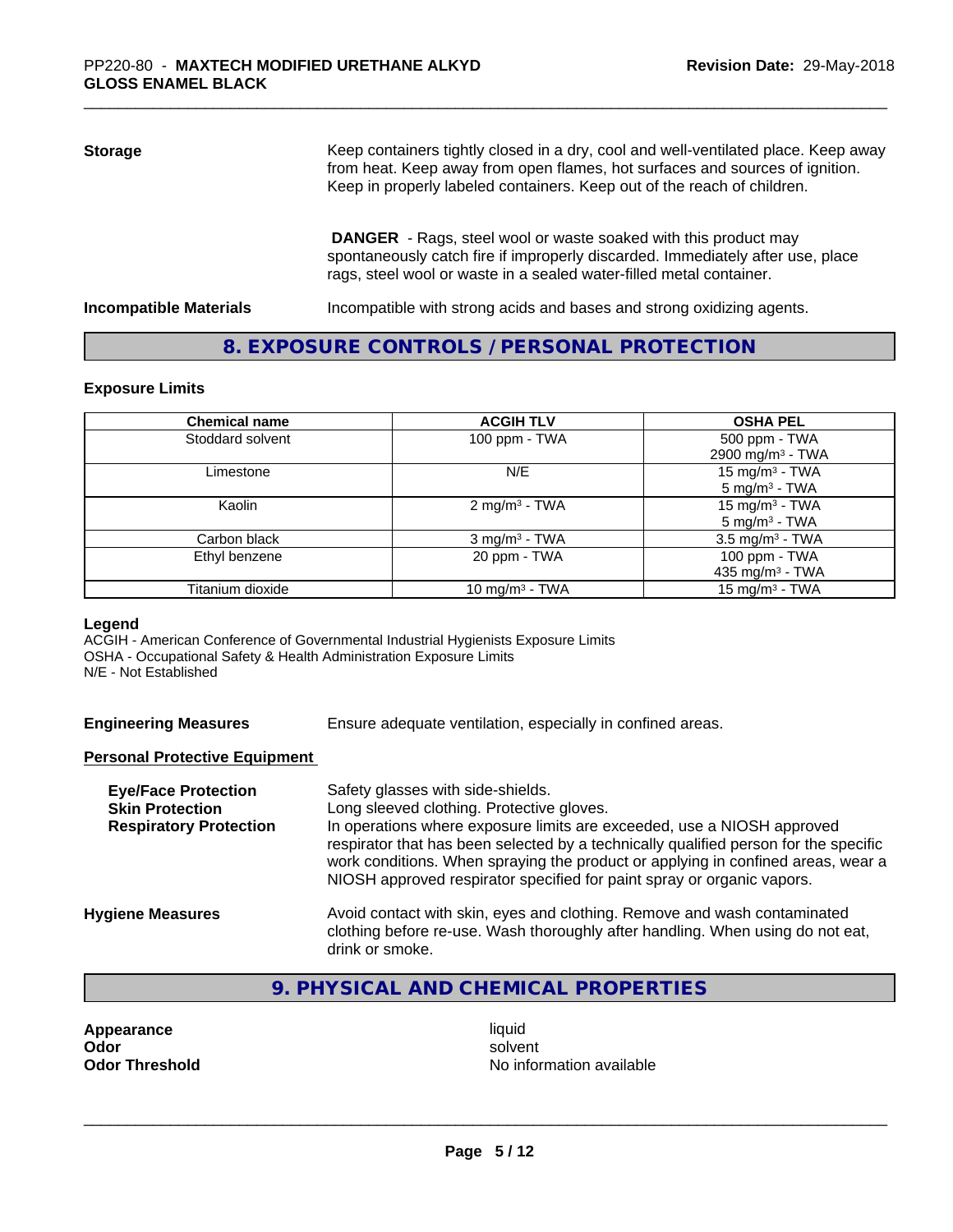| Density (Ibs/gal)                    | $8.75 - 8.85$            |
|--------------------------------------|--------------------------|
| <b>Specific Gravity</b>              | $1.04 - 1.06$            |
| рH                                   | No information available |
| <b>Viscosity (cps)</b>               | No information available |
| Solubility(ies)                      | No information available |
| <b>Water solubility</b>              | No information available |
| <b>Evaporation Rate</b>              | No information available |
| Vapor pressure @20 °C (kPa)          | No information available |
| Vapor density                        | No information available |
| Wt. % Solids                         | $65 - 75$                |
| Vol. % Solids                        | $50 - 60$                |
| Wt. % Volatiles                      | $25 - 35$                |
| Vol. % Volatiles                     | $40 - 50$                |
| <b>VOC Regulatory Limit (g/L)</b>    | < 340                    |
| <b>Boiling Point (°F)</b>            | 279                      |
| <b>Boiling Point (°C)</b>            | 137                      |
| <b>Freezing Point (°F)</b>           | No information available |
| <b>Freezing Point (°C)</b>           | No information available |
| Flash Point (°F)                     | 104                      |
| Flash Point (°C)                     | 40                       |
| <b>Method</b>                        | <b>PMCC</b>              |
| <b>Flammability (solid, gas)</b>     | Not applicable           |
| <b>Upper flammability limit:</b>     | No information available |
| Lower flammability limit:            | No information available |
| <b>Autoignition Temperature (°F)</b> | No information available |
| <b>Autoignition Temperature (°C)</b> | No information available |
| Decomposition Temperature (°F)       | No information available |
| Decomposition Temperature (°C)       | No information available |
| <b>Partition coefficient</b>         | No information available |

## **10. STABILITY AND REACTIVITY**

| <b>Reactivity</b>                         | Not Applicable                                                                           |
|-------------------------------------------|------------------------------------------------------------------------------------------|
| <b>Chemical Stability</b>                 | Stable under normal conditions. Hazardous polymerisation<br>does not occur.              |
| <b>Conditions to avoid</b>                | Keep away from open flames, hot surfaces, static<br>electricity and sources of ignition. |
| <b>Incompatible Materials</b>             | Incompatible with strong acids and bases and strong<br>oxidizing agents.                 |
| <b>Hazardous Decomposition Products</b>   | Thermal decomposition can lead to release of irritating<br>gases and vapors.             |
| <b>Possibility of hazardous reactions</b> | None under normal conditions of use.                                                     |

# **11. TOXICOLOGICAL INFORMATION**

**Product Information**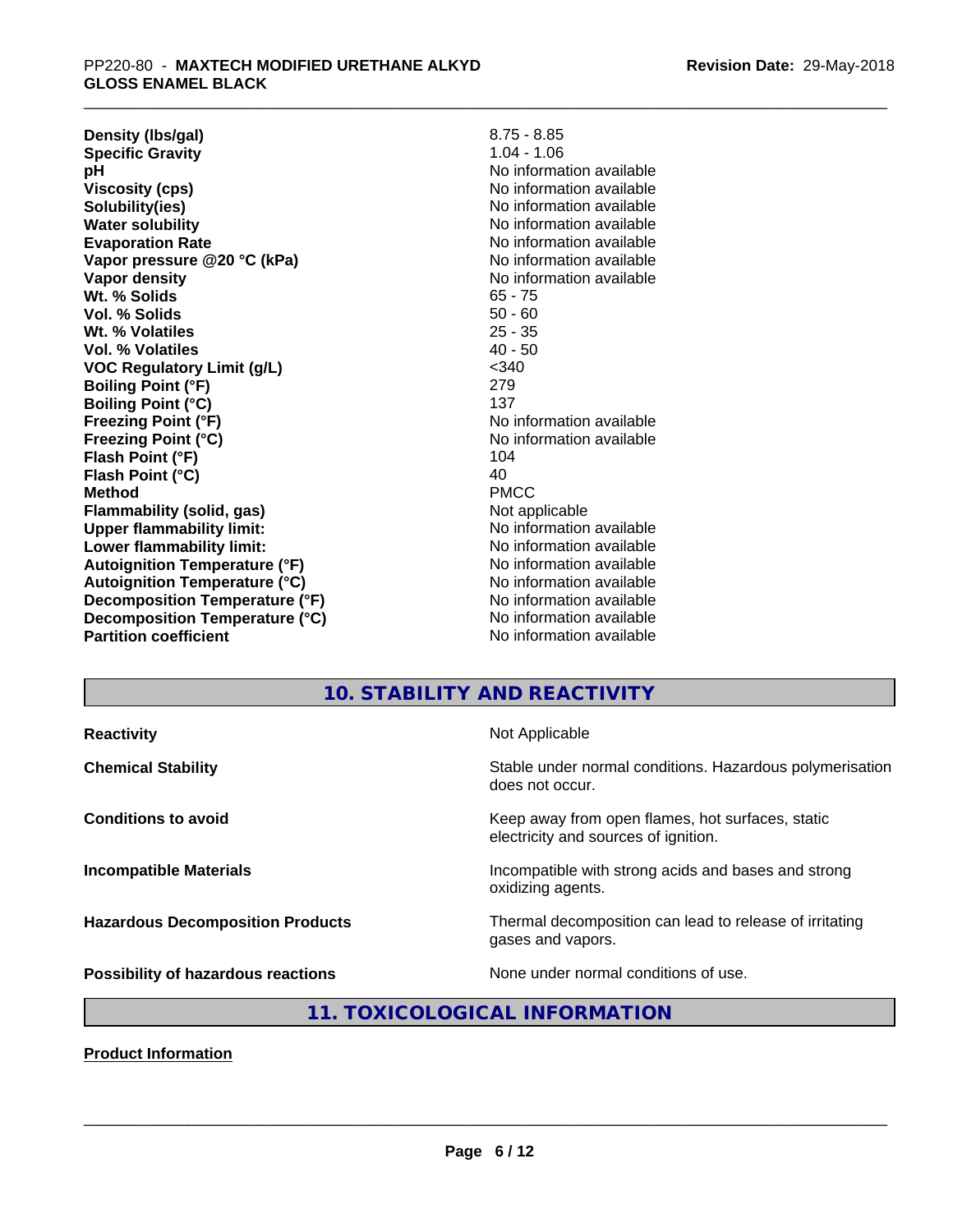| Information on likely routes of exposure                       |                                                                                                                                                                                                                                      |  |
|----------------------------------------------------------------|--------------------------------------------------------------------------------------------------------------------------------------------------------------------------------------------------------------------------------------|--|
| <b>Principal Routes of Exposure</b>                            | Eye contact, skin contact and inhalation.                                                                                                                                                                                            |  |
| <b>Acute Toxicity</b>                                          |                                                                                                                                                                                                                                      |  |
| <b>Product Information</b>                                     | Repeated or prolonged exposure to organic solvents may lead to permanent brain<br>and nervous system damage. Intentional misuse by deliberately concentrating and<br>inhaling vapors may be harmful or fatal.                        |  |
|                                                                | Symptoms related to the physical, chemical and toxicological characteristics                                                                                                                                                         |  |
| <b>Symptoms</b>                                                | No information available.                                                                                                                                                                                                            |  |
|                                                                | Delayed and immediate effects as well as chronic effects from short and long-term exposure                                                                                                                                           |  |
| Eye contact                                                    | Contact with eyes may cause irritation.                                                                                                                                                                                              |  |
| <b>Skin contact</b>                                            | May cause skin irritation and/or dermatitis. Prolonged skin contact may defat the<br>skin and produce dermatitis.                                                                                                                    |  |
| Ingestion                                                      | Ingestion may cause irritation to mucous membranes. Small amounts of this<br>product aspirated into the respiratory system during ingestion or vomiting may<br>cause mild to severe pulmonary injury, possibly progressing to death. |  |
| <b>Inhalation</b>                                              | High vapor / aerosol concentrations are irritating to the eyes, nose, throat and<br>lungs and may cause headaches, dizziness, drowsiness, unconsciousness, and<br>other central nervous system effects.                              |  |
| <b>Sensitization</b>                                           | May cause an allergic skin reaction.                                                                                                                                                                                                 |  |
| <b>Neurological Effects</b>                                    | No information available.                                                                                                                                                                                                            |  |
| <b>Mutagenic Effects</b>                                       | No information available.                                                                                                                                                                                                            |  |
| <b>Reproductive Effects</b>                                    | No information available.                                                                                                                                                                                                            |  |
| <b>Developmental Effects</b>                                   | No information available.                                                                                                                                                                                                            |  |
| <b>Target organ effects</b><br><b>STOT - repeated exposure</b> | No information available.<br>Causes damage to organs through prolonged or repeated exposure if inhaled.                                                                                                                              |  |
| <b>STOT - single exposure</b>                                  | No information available.                                                                                                                                                                                                            |  |
| Other adverse effects                                          | No information available.                                                                                                                                                                                                            |  |
| <b>Aspiration Hazard</b>                                       | May be harmful if swallowed and enters airways. Small amounts of this product<br>aspirated into the respiratory system during ingestion or vomiting may cause mild<br>to severe pulmonary injury, possibly progressing to death.     |  |

#### **Numerical measures of toxicity**

**The following values are calculated based on chapter 3.1 of the GHS document**

| ATEmix (oral)                        | 125155 mg/kg |
|--------------------------------------|--------------|
| <b>ATEmix (dermal)</b>               | 58787 mg/kg  |
| <b>ATEmix (inhalation-dust/mist)</b> | 132.3 ma/L   |

#### **Component Information**

#### **Acute Toxicity**

Stoddard solvent LD50 Oral: > 5,000 mg/kg (Rat) LD50 Dermal: > 3160 mg/kg (Rabbit) LC50 Inhalation (Vapor): > 6.1 mg/L (Rat)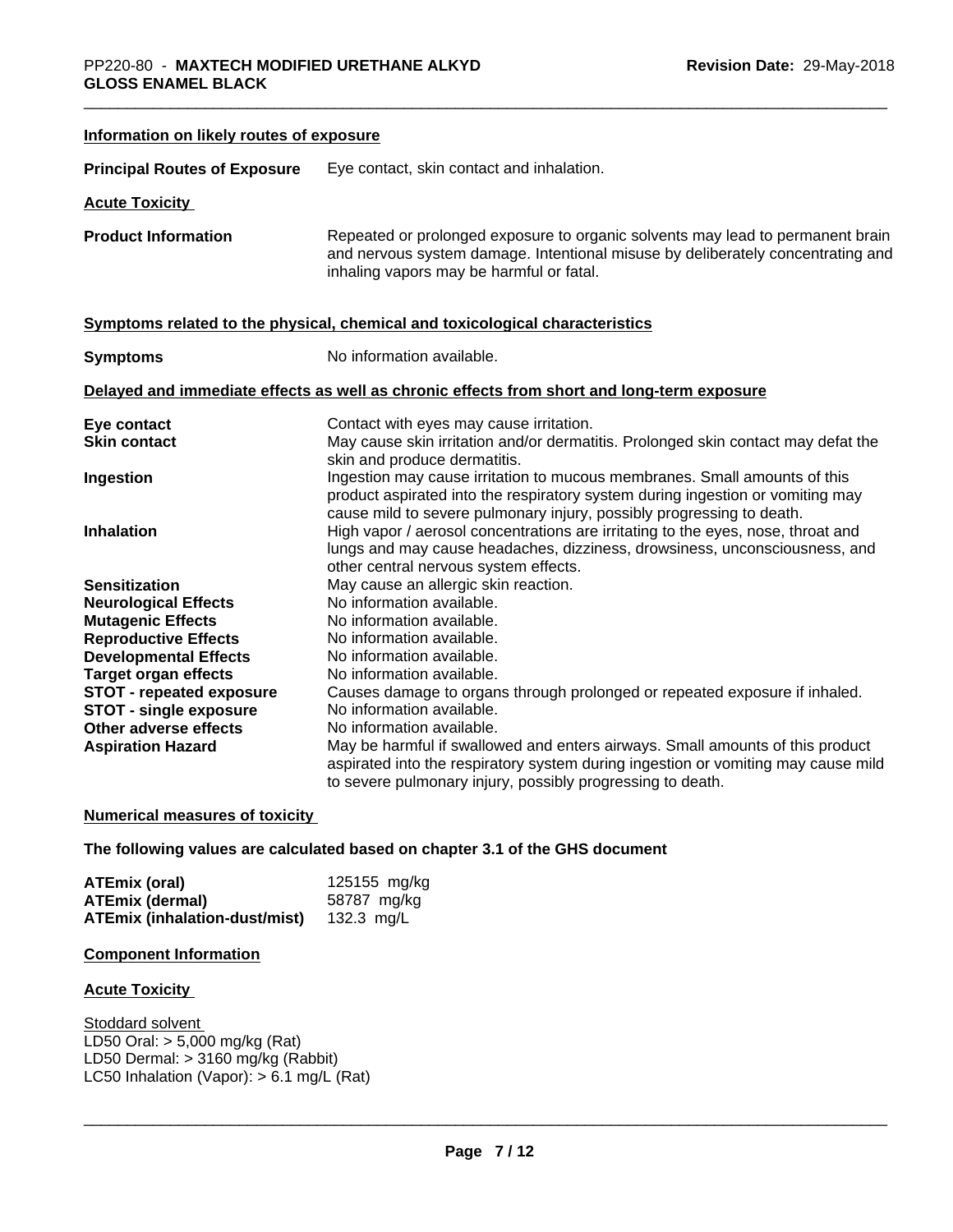Kaolin

LD50 Oral: > 5000 mg/kg (Rat) Solvent naphtha, petroleum, light aromatic LD50 Oral: 8400 mg/kg (Rat) 1,2,4-Trimethylbenzene LD50 Oral: 5000 mg/kg (Rat) LC50 Inhalation (Vapor): 18000 mg/m<sup>3</sup> (Rat, 4 hr.) Solvent naphtha, petroleum, medium aliphatic LD50 Oral: > 6240 mg/kg (Rat) LD50 Dermal: > 3120 mg/kg (Rabbit) LC50 Inhalation (Vapor): 1400 ppm (Rat, 4 hr.) Carbon black LD50 Oral: > 15400 mg/kg (Rat) LD50 Dermal: > 3000 mg/kg (Rabbit) Methyl ethyl ketoxime LD50 Oral: 930 mg/kg (Rat) LD50 Dermal: 200 µL/kg (Rabbit) LC50 Inhalation (Vapor): > 4.8 mg/L (Rat) Ethyl benzene LD50 Oral: mg/kg (Rat) LD50 Dermal: > mg/kg (Rabbit) LC50 Inhalation (Vapor): mg/m<sup>3</sup> (Rat, 2 hr.) Titanium dioxide LD50 Oral: > 10000 mg/kg (Rat)

#### **Carcinogenicity**

*The information below indicateswhether each agency has listed any ingredient as a carcinogen:.*

| <b>Chemical name</b>         | <b>IARC</b>         | <b>NTP</b> | <b>OSHA</b> |
|------------------------------|---------------------|------------|-------------|
|                              | 2B - Possible Human |            | Listed      |
| Carbon black                 | Carcinogen          |            |             |
|                              | 2B - Possible Human |            | Listed      |
| Cobalt bis(2-ethylhexanoate) | Carcinogen          |            |             |
|                              | 2B - Possible Human |            | Listed      |
| Ethyl benzene                | Carcinogen          |            |             |
|                              | 2B - Possible Human |            | Listed      |
| Titanium dioxide             | Carcinogen          |            |             |

• Although IARC has classified titanium dioxide as possibly carcinogenic to humans (2B), their summary concludes: "No significant exposure to titanium dioxide is thought to occur during the use of products in which titanium dioxide is bound to other materials, such as paint."

• Cobalt and cobalt compounds are listed as possible human carcinogens by IARC (2B). However, there is inadequate evidence of the carcinogenicity of cobalt and cobalt compounds in humans.

#### **Legend**

IARC - International Agency for Research on Cancer NTP - National Toxicity Program OSHA - Occupational Safety & Health Administration

## **12. ECOLOGICAL INFORMATION**

## **Ecotoxicity Effects**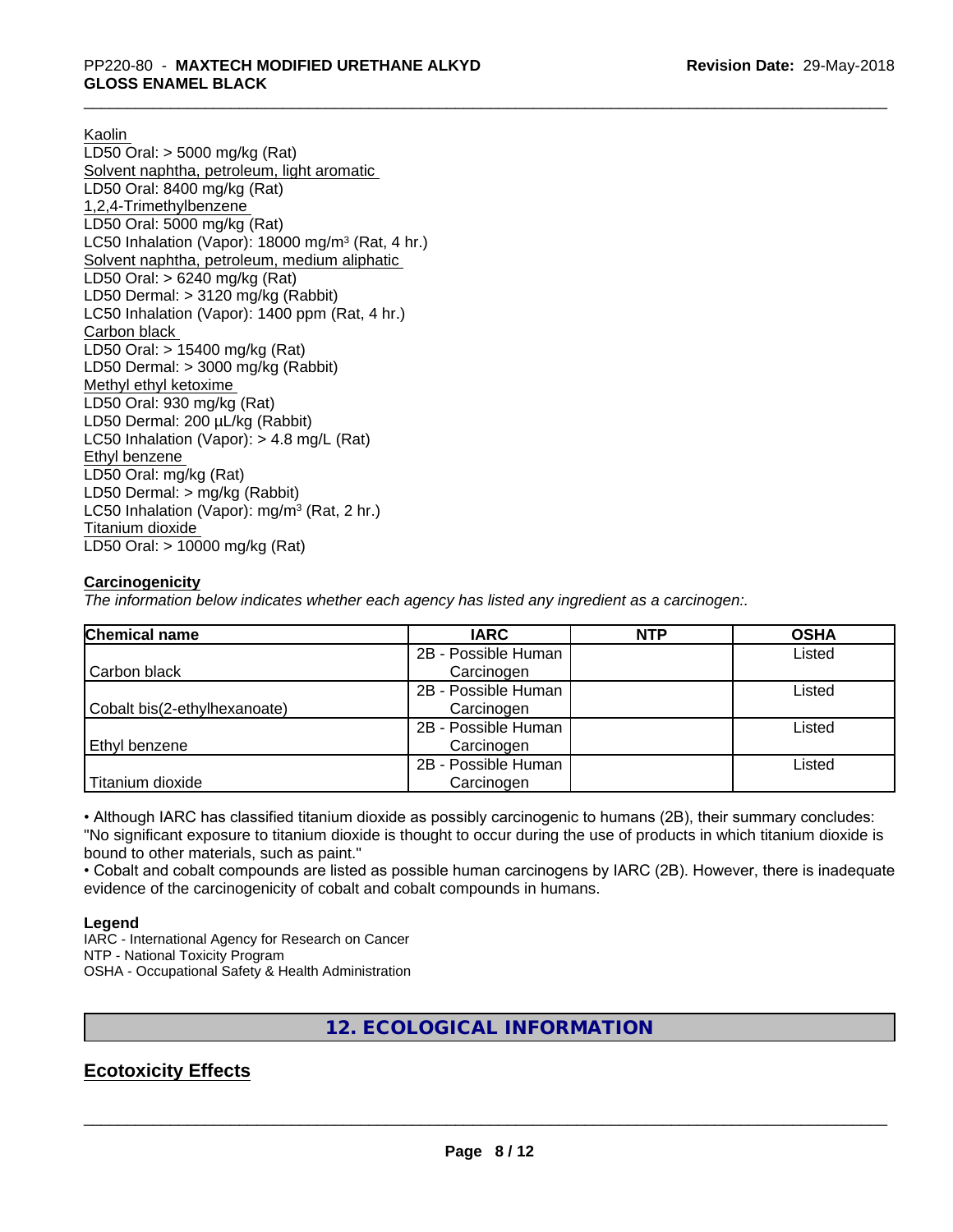The environmental impact of this product has not been fully investigated.

#### **Product Information**

#### **Acute Toxicity to Fish**

No information available

#### **Acute Toxicity to Aquatic Invertebrates**

No information available

#### **Acute Toxicity to Aquatic Plants**

No information available

#### **Persistence / Degradability**

No information available.

#### **Bioaccumulation**

No information available.

#### **Mobility in Environmental Media**

No information available.

#### **Ozone**

No information available

#### **Component Information**

#### **Acute Toxicity to Fish**

Methyl ethyl ketoxime LC50: 48 mg/L (Bluegill sunfish - 96 hr.) Ethyl benzene LC50: 12.1 mg/L (Fathead Minnow - 96 hr.) Titanium dioxide  $LC50:$  > 1000 mg/L (Fathead Minnow - 96 hr.)

#### **Acute Toxicity to Aquatic Invertebrates**

Methyl ethyl ketoxime EC50: 750 mg/L (Daphnia magna - 48 hr.) Ethyl benzene EC50: 1.8 mg/L (Daphnia magna - 48 hr.)

#### **Acute Toxicity to Aquatic Plants**

Ethyl benzene EC50: 4.6 mg/L (Green algae (Scenedesmus subspicatus), 72 hrs.)

## **13. DISPOSAL CONSIDERATIONS**

Waste Disposal Method **Dispose of in accordance with federal, state, and local regulations. Local**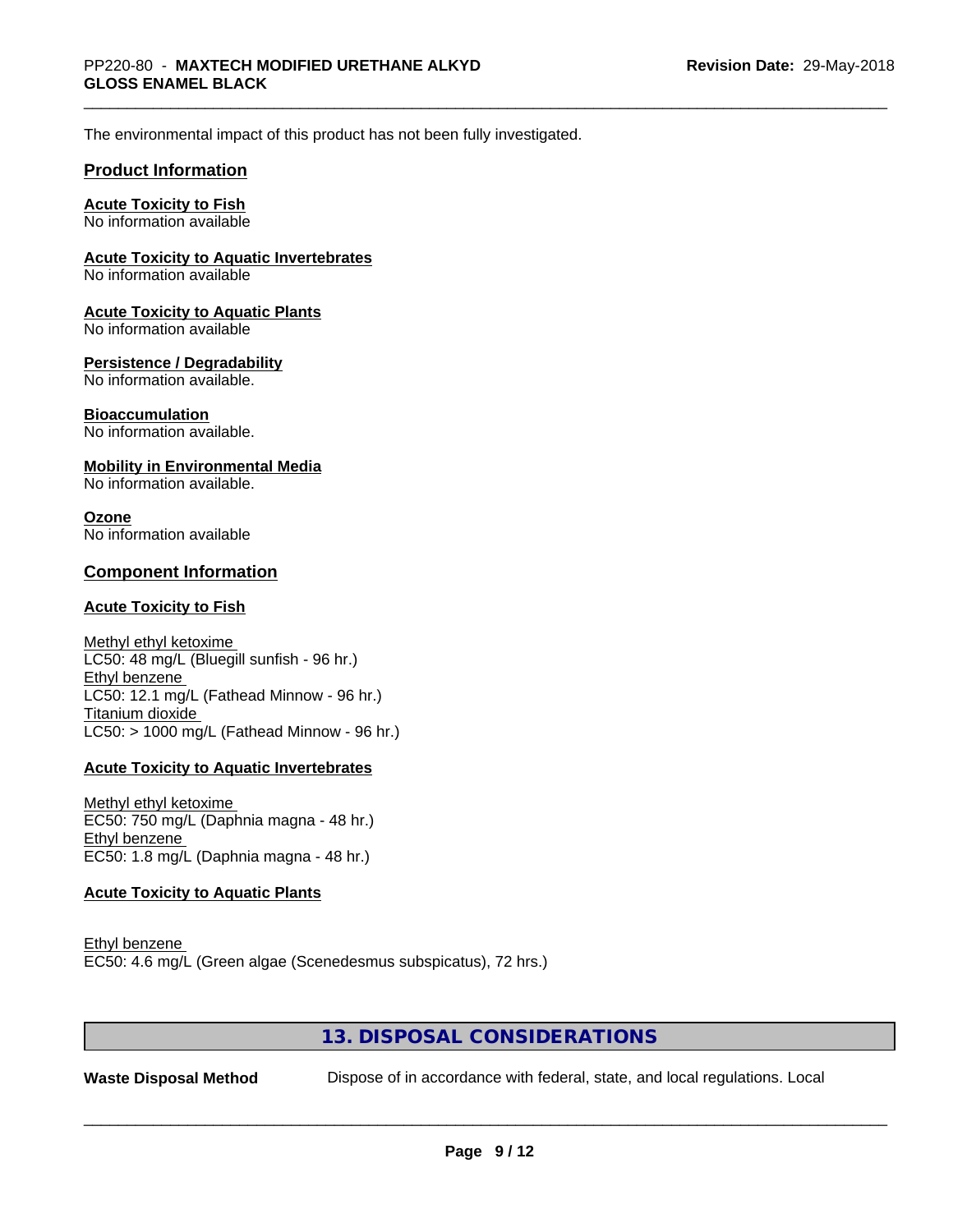requirements may vary, consult your sanitation department or state-designated environmental protection agency for more disposal options.

**Empty Container Warning Emptied containers may retain product residue. Follow label warnings even after** container is emptied. Residual vapors may explode on ignition.

#### **14. TRANSPORT INFORMATION**

| DOT                         |                                                                                                             |
|-----------------------------|-------------------------------------------------------------------------------------------------------------|
| <b>Proper Shipping Name</b> | <b>PAINT</b>                                                                                                |
| <b>Hazard class</b>         |                                                                                                             |
| UN-No.                      | UN1263                                                                                                      |
| <b>Packing Group</b>        | Ш                                                                                                           |
| <b>Description</b>          | UN1263, PAINT, 3, III, Marine Pollutant (Stoddard solvent, Solvent naphtha,<br>petroleum, medium aliphatic) |

In the US this material may be reclassified as a Combustible Liquid and is not regulated in containers of less than 119 gallons (450 liters) via surface transportation (refer to 49CFR173.120(b)(2) for further information).

| ICAO / IATA | Contact the preparer for further information. |
|-------------|-----------------------------------------------|
| IMDG / IMO  | Contact the preparer for further information. |

#### **15. REGULATORY INFORMATION**

## **International Inventories**

| <b>TSCA: United States</b> | Yes - All components are listed or exempt. |
|----------------------------|--------------------------------------------|
| <b>DSL: Canada</b>         | Yes - All components are listed or exempt. |

### **Federal Regulations**

#### **SARA 311/312 hazardous categorization**

| Acute health hazard               | Yes |
|-----------------------------------|-----|
| Chronic Health Hazard             | Yes |
| Fire hazard                       | Yes |
| Sudden release of pressure hazard | N٥  |
| Reactive Hazard                   | N٥  |

#### **SARA 313**

Section 313 of Title III of the Superfund Amendments and Reauthorization Act of 1986 (SARA). This product contains a chemical or chemicals which are subject to the reporting requirements of the Act and Title 40 of the Code of Federal Regulations, Part 372:

| <b>Chemical name</b>   | CAS No.  | Weight-% | <b>CERCLA/SARA 313</b><br>(de minimis concentration) |
|------------------------|----------|----------|------------------------------------------------------|
| 1,2,4-Trimethylbenzene | 95-63-6  |          |                                                      |
| Ethyl benzene          | 100-41-4 | 0.5      |                                                      |

 $\overline{\phantom{a}}$  ,  $\overline{\phantom{a}}$  ,  $\overline{\phantom{a}}$  ,  $\overline{\phantom{a}}$  ,  $\overline{\phantom{a}}$  ,  $\overline{\phantom{a}}$  ,  $\overline{\phantom{a}}$  ,  $\overline{\phantom{a}}$  ,  $\overline{\phantom{a}}$  ,  $\overline{\phantom{a}}$  ,  $\overline{\phantom{a}}$  ,  $\overline{\phantom{a}}$  ,  $\overline{\phantom{a}}$  ,  $\overline{\phantom{a}}$  ,  $\overline{\phantom{a}}$  ,  $\overline{\phantom{a}}$ 

## **Clean Air Act,Section 112 Hazardous Air Pollutants (HAPs) (see 40 CFR 61)**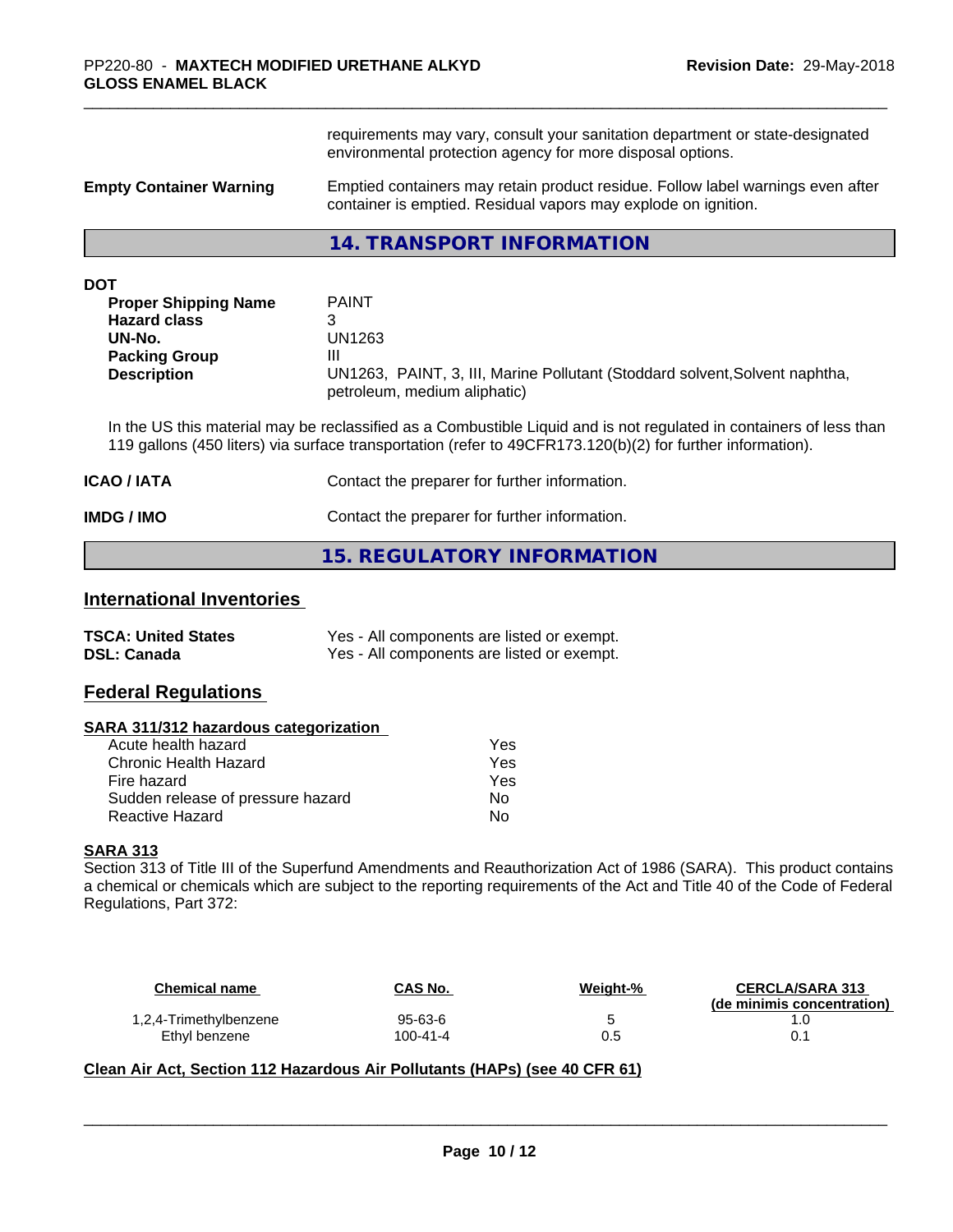#### This product contains the following HAPs:

| Chemical name | CAS No.        | Weight-% | <b>Hazardous Air Pollutant</b> |
|---------------|----------------|----------|--------------------------------|
|               |                |          | (HAP)                          |
| Ethyl benzene | $100 - 41 - 4$ | U.O      | Listed                         |

#### **US State Regulations**

#### **California Proposition 65**

**WARNING:** Cancer and Reproductive Harm– www.P65warnings.ca.gov

#### **State Right-to-Know**

| <b>Chemical name</b>   | <b>Massachusetts</b> | <b>New Jersey</b> | Pennsylvania |
|------------------------|----------------------|-------------------|--------------|
| Stoddard solvent       |                      |                   |              |
| Limestone              |                      |                   |              |
| Kaolin                 |                      |                   |              |
| 1,2,4-Trimethylbenzene |                      |                   |              |
| Carbon black           |                      |                   |              |

#### **Legend**

X - Listed

## **16. OTHER INFORMATION**

**HMIS** - **Health:** 1\* **Flammability:** 2 **Reactivity:** 0 **PPE:** -

#### **HMIS Legend**

- 0 Minimal Hazard
- 1 Slight Hazard
- 2 Moderate Hazard
- 3 Serious Hazard
- 4 Severe Hazard
- \* Chronic Hazard
- X Consult your supervisor or S.O.P. for "Special" handling instructions.

*Note: The PPE rating has intentionally been left blank. Choose appropriate PPE that will protect employees from the hazards the material will present under the actual normal conditions of use.*

*Caution: HMISÒ ratings are based on a 0-4 rating scale, with 0 representing minimal hazards or risks, and 4 representing significant hazards or risks. Although HMISÒ ratings are not required on MSDSs under 29 CFR 1910.1200, the preparer, has chosen to provide them. HMISÒ ratings are to be used only in conjunction with a fully implemented HMISÒ program by workers who have received appropriate HMISÒ training. HMISÒ is a registered trade and service mark of the NPCA. HMISÒ materials may be purchased exclusively from J. J. Keller (800) 327-6868.*

 **WARNING!** If you scrape, sand, or remove old paint, you may release lead dust. LEAD IS TOXIC. EXPOSURE TO LEAD DUST CAN CAUSE SERIOUS ILLNESS, SUCH AS BRAIN DAMAGE, ESPECIALLY IN CHILDREN. PREGNANT WOMEN SHOULD ALSO AVOID EXPOSURE. Wear a NIOSH approved respirator to control lead exposure. Clean up carefully with a HEPA vacuum and a wet mop. Before you start, find out how to protect yourself and your family by contacting the National Lead Information Hotline at 1-800-424-LEAD or log on to www.epa.gov/lead.